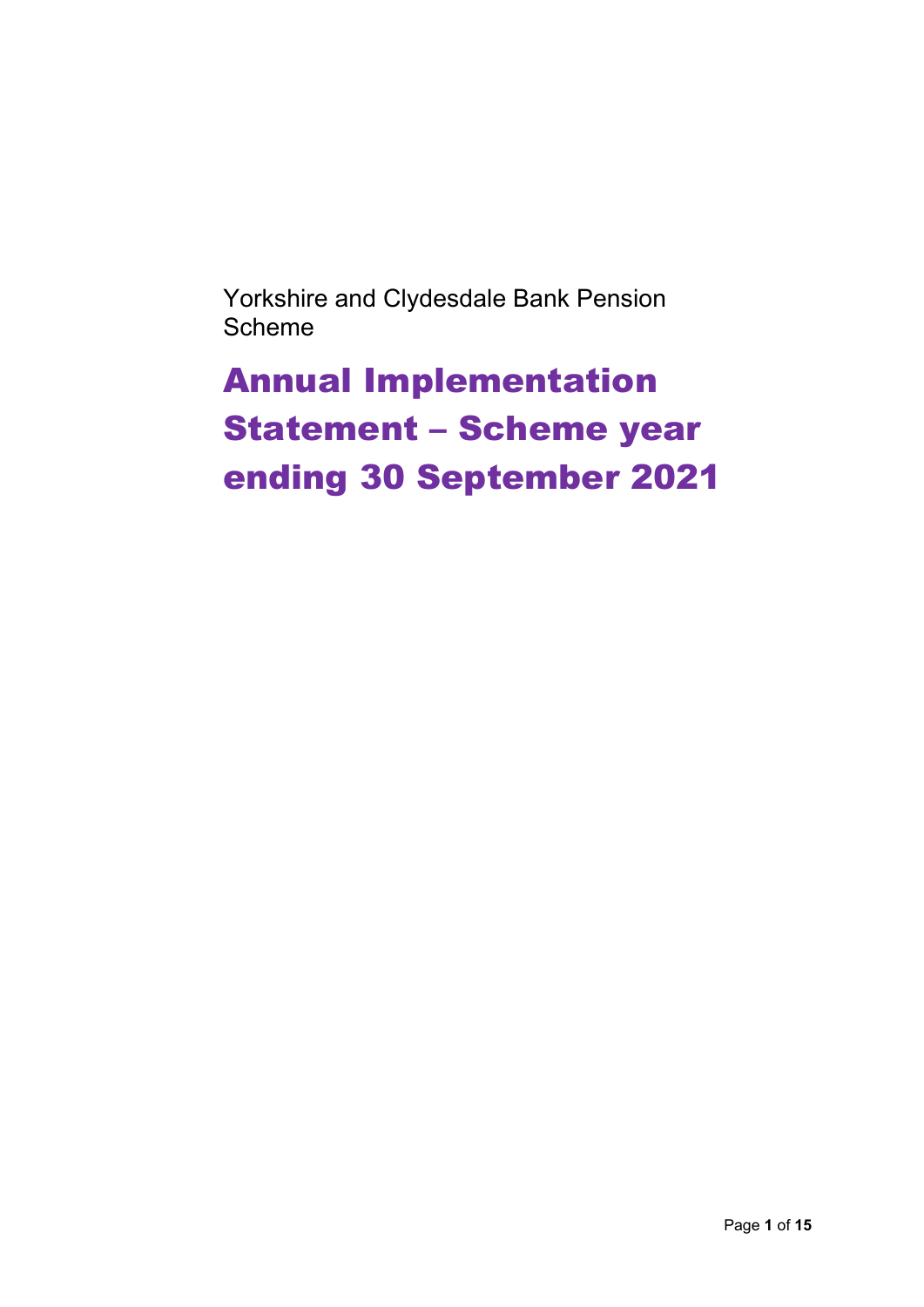## Table of Contents

| Section 2: How the Trustee has adhered to its engagement and voting policies4 |  |
|-------------------------------------------------------------------------------|--|
|                                                                               |  |
|                                                                               |  |
|                                                                               |  |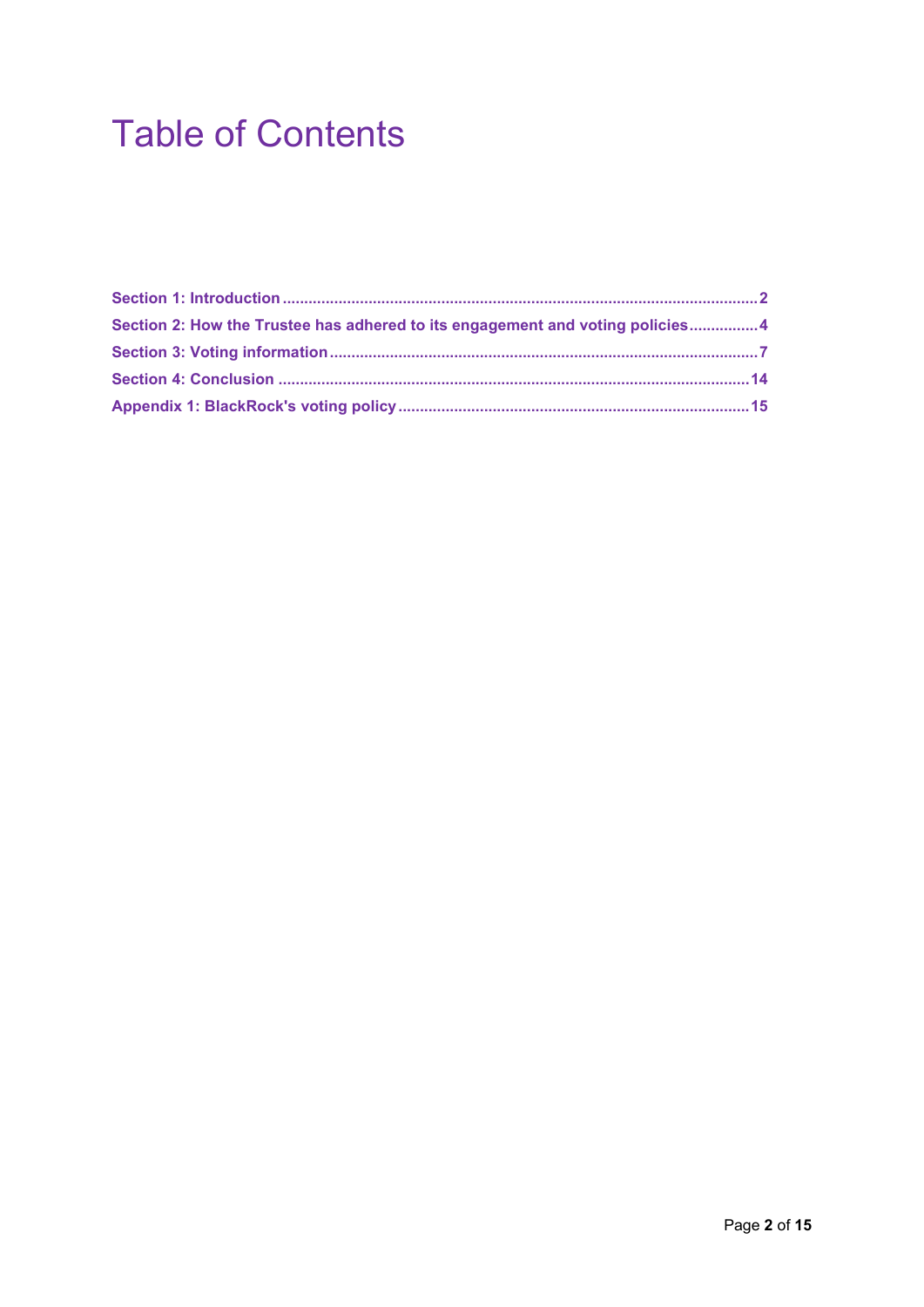### Section 1: Introduction

This document is the Annual Implementation Statement ("the statement") prepared by the Trustee of the Yorkshire and Clydesdale Bank Pension Scheme ("the Scheme") covering the Scheme year ("the year") from 1 October 2020 to 30 September 2021.

The purpose of this statement is to set out:

- Details of how and the extent to which, in the opinion of the Trustee, the Trustee's policies on engagement and voting (as set out in the Statement of Investment Principles (the "SIP") have been adhered to during the year; and
- A description of voting behaviour (including the most significant votes made on behalf of the Trustee) and any use of a proxy voter during the year.

The SIP is a document which outlines the Trustee's policies with respect to various aspects related to investing and managing the Scheme's assets including but not limited to: investment managers, portfolio construction and risks.

Thelatest version of the SIP can be found online here

This statement reflects the Scheme year from 1 October 2020 to September 2021. The SIP linked above reflects the latest version of the SIP which is dated October 2021. Prior to this version, the SIP which covered the Scheme year was dated September 2020.

Following a review of the September 2020 SIP in 2021, the Trustee made the following amendments which are reflected in the October 2021 version:

- A small amendment to update the Scheme's progress against its Technical Provisions funding target.
- Inclusion of wording which sets out how the level of collateral is monitored within the Scheme's (LDI) hedging portfolio.
- Updated wording to better reflect the Trustee's approach to currency hedging.
- Inclusion of wording to reflect the Trustee's approach to monitoring portfolio turnover levels of the Scheme's underlying investments.
- Small wording changes to the Trustee's voting and engagement policies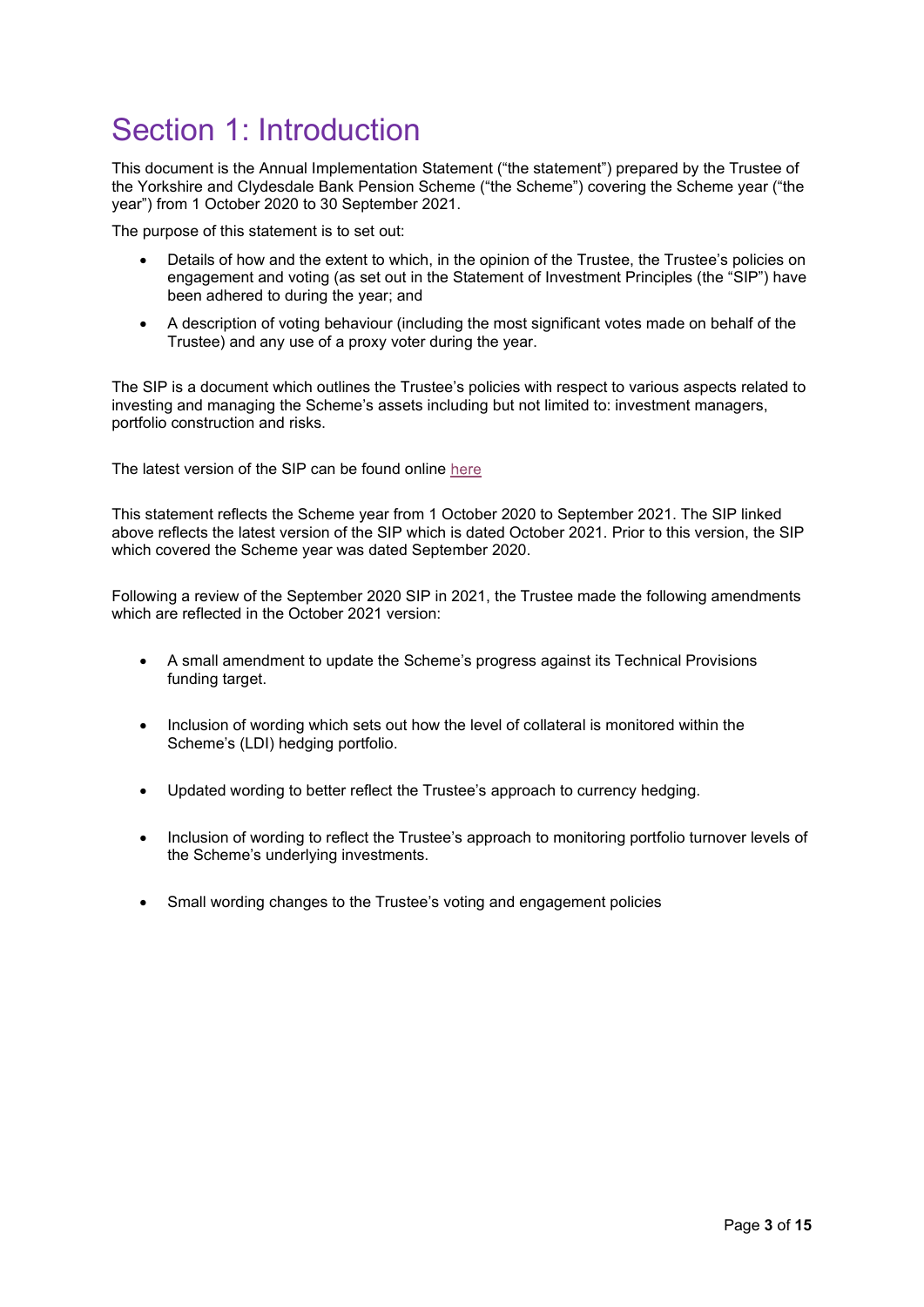### Section 2: How the Trustee has adhered to its engagement and voting policies

The Trustee's policies on voting and engagement, as stated in the SIP are:

- The Trustee policy is to delegate responsibility for the exercising of rights (including voting rights) attaching to investments to the investment managers. The Trustee recognises the UK Stewardship Code 2020 as best practice and encourages its investment managers to comply with the UK Stewardship Code 2020 or explain where they do not adhere to this policy.
- When considering the appointment of new managers, and reviewing existing managers, the Trustee, together with its investment advisors, looks to take account of the approach taken by managers with respect to sustainable investing. This includes considering voting policies and engagement on relevant matters (i.e. the capital structure of investee companies, actual and potential conflicts of interest and other stakeholders), as well as how managers take account of ESG-related risks in their management of the Scheme's assets, and the consistency of this approach with the Trustee's own beliefs.
- Should the Trustee's monitoring process reveal that a manager's portfolio is not aligned with the Trustee's policies, the Trustee will engage with the manager further to encourage alignment. This monitoring process includes, but is not limited to, specific consideration of the sustainable investment/ESG characteristics of the portfolio and managers' engagement activities. If, following engagement, it is the view of the Trustee that the degree of alignment remains unsatisfactory, taking into consideration costs, risks and fiduciary duties, the contract with the manager will be terminated and replaced.
- For most of the Scheme's investments, the Trustee expects the investment managers to invest with a medium to long time horizon, and to use their engagement activity to drive improved performance over these periods. The Trustee invests in certain strategies where such engagement is not deemed appropriate, due to the nature of the strategy and/or the investment time horizon underlying decision making. The appropriateness of the Scheme's allocation to such mandates is determined in the context of the Scheme's overall objectives.
- The Trustee appoints its investment managers with an expectation of a long-term relationship and engagement, which encourages active ownership of the Scheme's assets. When assessing a manager's performance, the focus is on longer-term outcomes, and the Trustee would not expect to terminate a manager's appointment based purely on short term performance. However, a manager's appointment could be terminated within a shorter timeframe due to other factors such as a significant change in business structure or the investment team.

As the investment managers of pooled funds, in which the Scheme is invested, are generally responsible for exercising voting rights and as the Trustee otherwise delegates responsibility for the exercising of voting rights to the Scheme's investment managers, it is the responsibility of the Trustee to monitor, review and engage with investment managers with respect to how they have undertaken these activities.

The same policy applies to corporate engagement with the management of companies the Scheme is invested in. Corporate engagement is the responsibility of the managers of pooled funds and is otherwise delegated to the Scheme's investment managers because the Trustee believes that those managers are best placed to manage this engagement. The Trustee monitors, reviews and engages with the managers on how they have undertaken these activities.

Over the year, the Trustee has undertaken a number of actions in line with these policies as set out below: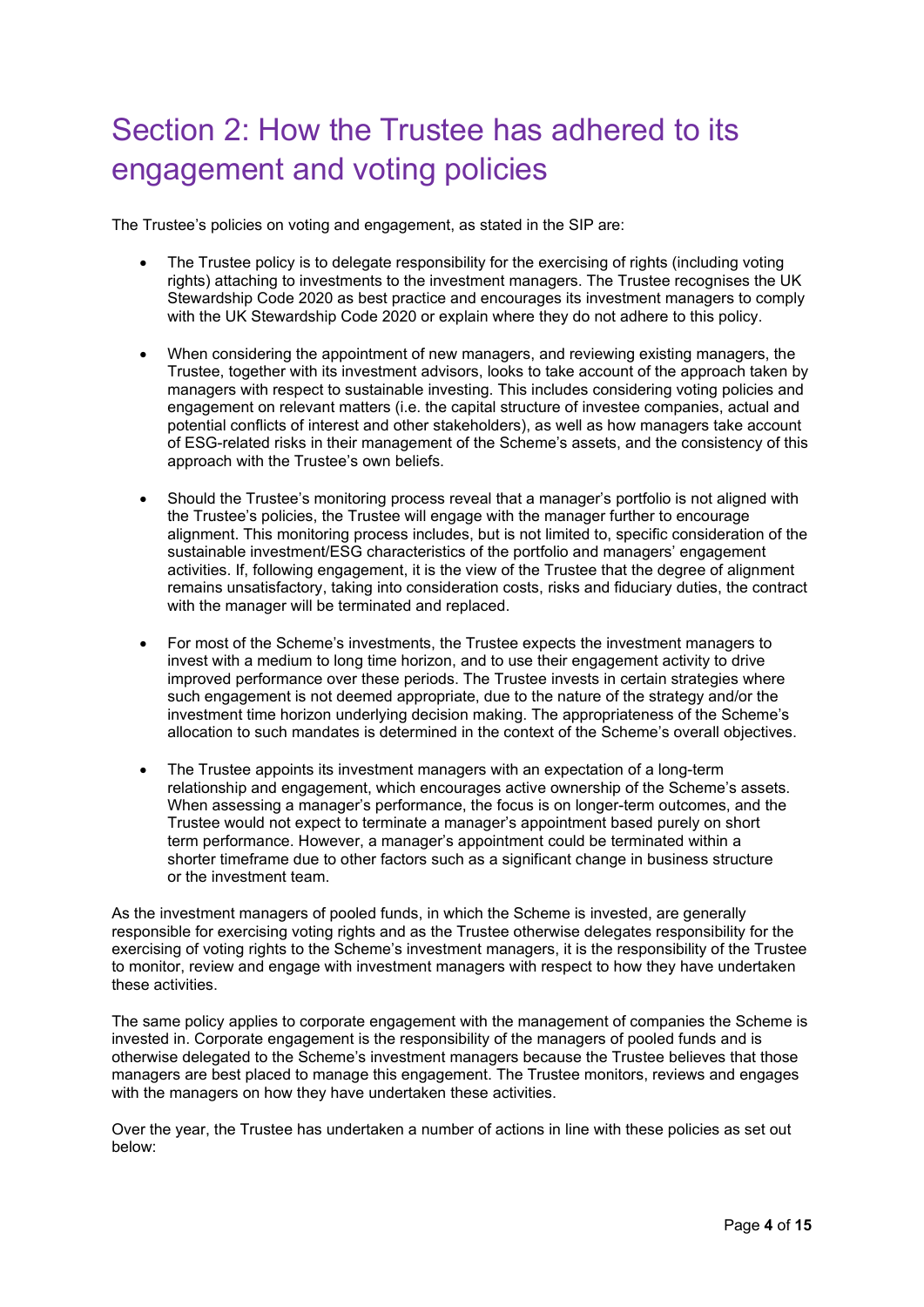- Throughout the year, the Trustee met with a number of the Scheme's investment managers as part of their ongoing monitoring of the Scheme's underlying investments. Managers' approach to sustainable investing was covered during these discussions, with a focus on managers' views of ESG risks and what actions they take to manage these. There was a particular focus on climate-related risks within these discussions.
- The Trustee's investment advisor produces sustainable investment reports for the Scheme's managers which include information on how the investment managers consider environmental, social and governance factors in their investment process. The reports also include information on the voting and engagement practices of the managers. At each of these meetings, the Trustee reviewed the managers' sustainable investment report ahead of the manager presentation and subsequently discussed relevant topics with managers.
- In November 2020, the Trustee undertook a full review of the sustainable investment reports produced by the Trustee's investment advisor for all the Scheme's pooled investment funds.
- In March 2021, the Trustee met with the Scheme's Custodian and Performance Measurer, Northern Trust, as part of its monitoring of the Scheme's service providers. In September 2021, the Trustee also undertook a review of Northern Trusts fees to ensure they were in line with industry standards.
- The Trustee reviewed the portfolio turnover levels of the Scheme's underlying investment funds in May 2021 and agreed to undertake this review exercise on an annual basis post the Scheme's year end going forward.
- The Scheme's SIP was sent to all of the Scheme's investment managers. The Trustee highlighted its policies with respect to Sustainable Investing and Voting and Engagement, and asked the investment managers to set out their approach to sustainable investment, including voting and engagement, and to highlight any areas where they believed their fund's approach to be inconsistent with the Trustee's policies.

All of the Scheme's managers provided a response. The Trustee reviewed the managers' responses at a meeting in June 2021. Following the review, the Trustee concluded that they were satisfied that there were no obvious misalignments between managers' policies and the Trustee's policies.

- Over the year, the Trustee has undertaken a number of actions as part of its consideration of the potential impact of climate change on the Scheme:
	- Initial climate scenario modelling was undertaken in May 2021 to understand how various climate outcomes may impact the Scheme's assets, liabilities and ultimately the likelihood of achieving the Trustee's long-term funding objectives.
	- In August 2021, the Trustee received estimates of the Scheme's exposures based on a range of carbon metrics, including total carbon emissions, carbon footprint and weighted average carbon intensity.
	- The Trustee has also engaged with the Scheme's Sponsor on climate strategy. In July 2021, the Trustee received a training session on Sustainable Investment. At this session, the Scheme's sponsor presented a session explaining the sustainable investment targets they have in place. The Trustee agreed to consider the Sponsor's policies when determining further actions they wish to take with respect to the Scheme.
	- In addition to the actions above the Trustee's investment advisor provides ratings for each of the Scheme's investment managers. These ratings are reviewed (and updated where necessary) on a quarterly basis and include considerations relating to sustainable investment. Any changes in these ratings or the investment advisor's opinion of a fund is communicated to the Trustee.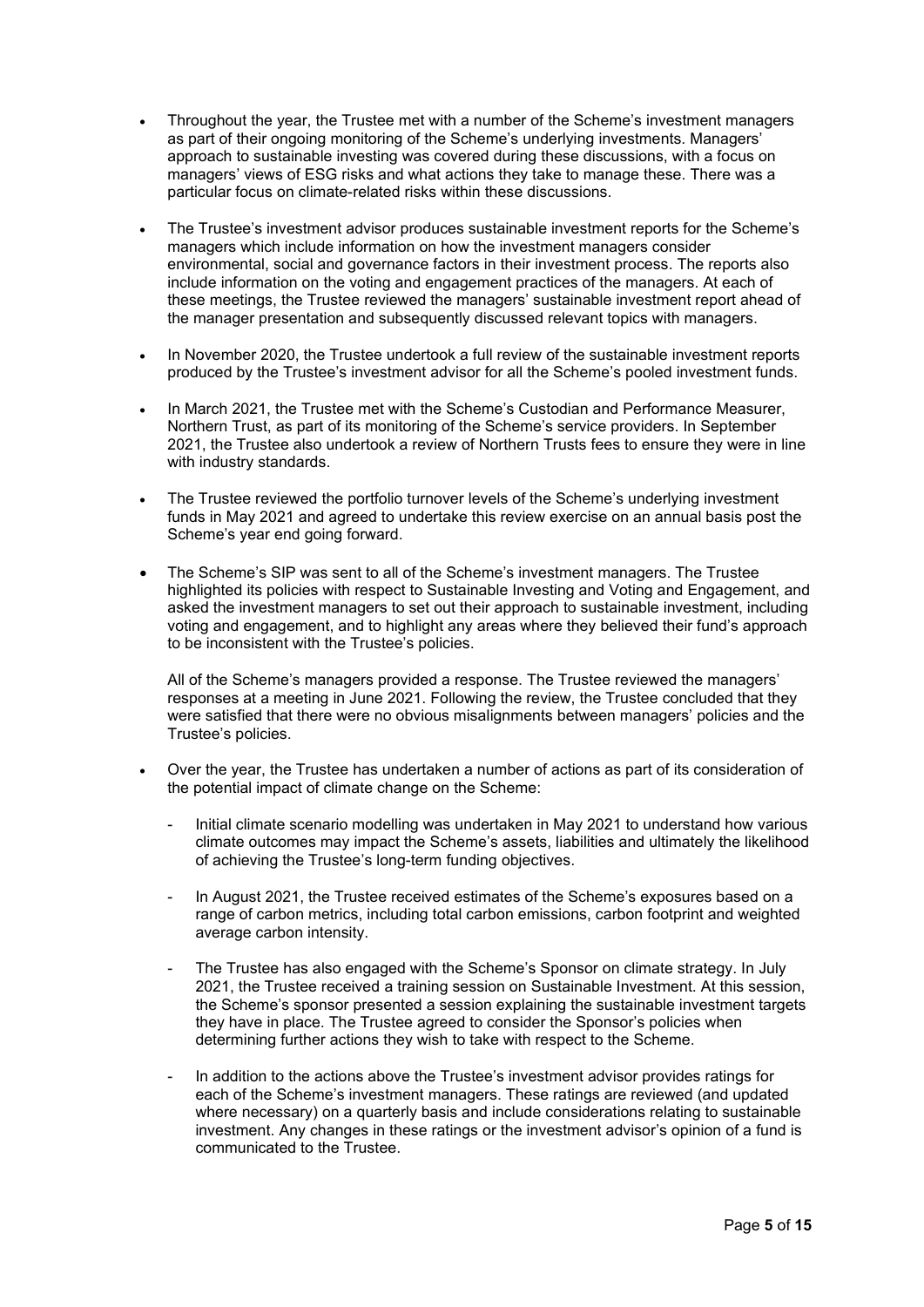As set out in section 4, the Trustee believes that the Scheme's engagement policy as outlined in the SIP has been adhered to over the Scheme year and will continue to monitor the investment managers' stewardship practices on an ongoing basis.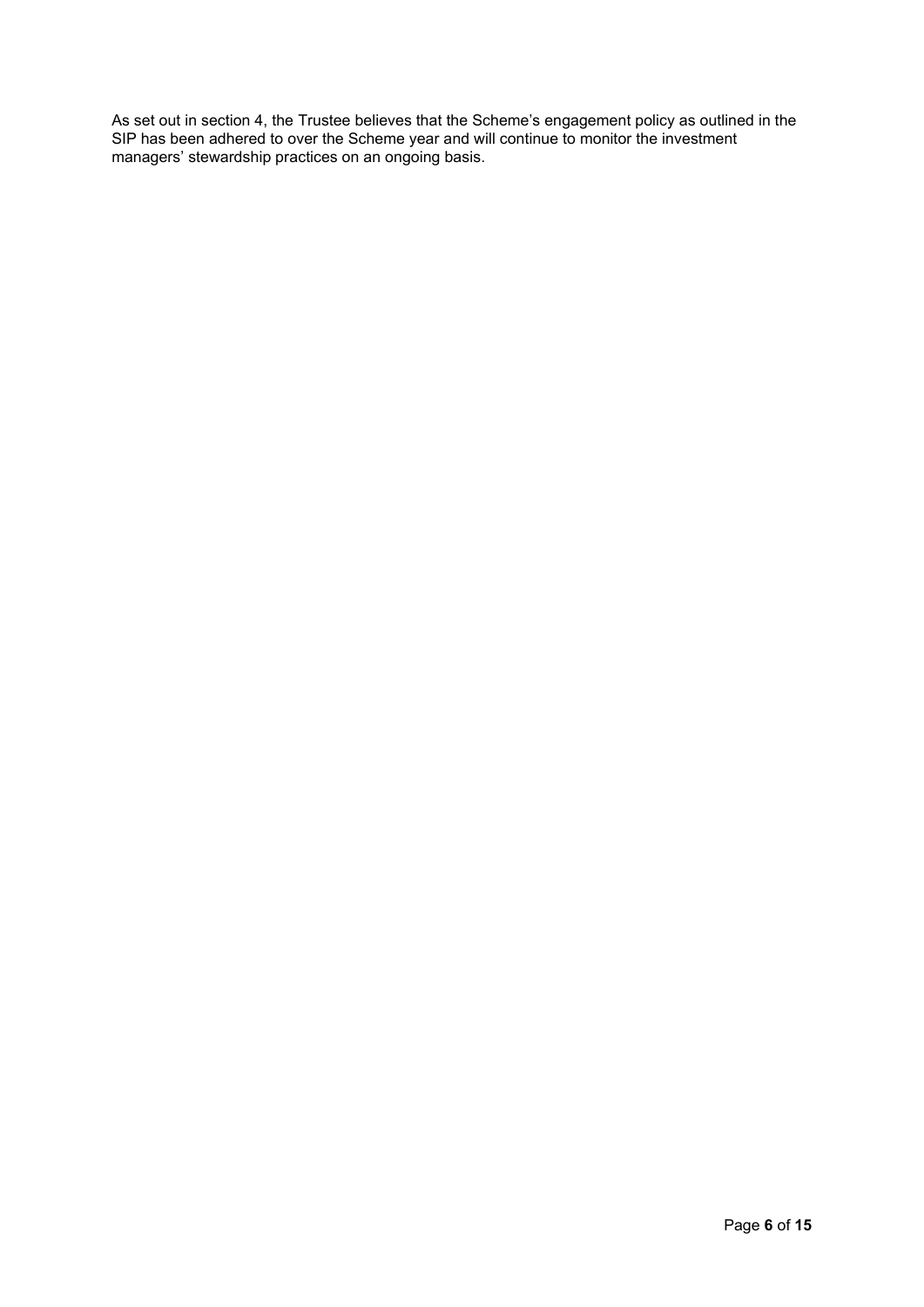## Section 3: Voting information

The Scheme is invested in a diverse range of asset classes. However, this document focusses on the equity investments which have voting rights attached.

The Scheme's equity holdings as at the end of the year are held in pooled investment funds and are managed on a passive basis relative to a defined index. Therefore, the voting entitlements in these funds lie with the investment managers.

The Scheme's equity holdings are invested with the investment manager BlackRock in the following pooled investment funds:

- **BlackRock Aquila Life UK Equity Fund**: pooled fund that invests in listed UK equities and tracks a market capitalisation-based index.
- **BlackRock Aquila Life World ex UK Equity Fund: pooled fund that invests in listed World** ex UK equities and tracks a market capitalisation based index.
- **BlackRock iShares Emerging Market Equity Fund**: pooled investment fund which invests in Emerging Market listed equities and tracks a market capitalisation based index.

We note that the Scheme was also invested in the LGIM Infrastructure Equity MGF Fund at the start of the year but disinvested over the course of the year. We have therefore not provided the voting information for the year for that fund.

As set out in the SIP, the Trustee's policy is to delegate the exercising of rights (including voting and stewardship) and the integration of ESG considerations in day-to-day decisions to the Scheme's investment managers. This section sets out the voting activities of the Scheme's equity investment manager over the year, including details of the investment manager's use of proxy voting.

BlackRock has a voting policy that determines its approach to voting and the principles followed when voting on investors' behalf. BlackRock also use voting proxy advisors which aid in their decisionmaking when voting. Details are summarised in the table below:

| <b>Manager</b>   | Use of proxy advisor services:                                                                                                                                                                                                                                                                                                                                                                                     |
|------------------|--------------------------------------------------------------------------------------------------------------------------------------------------------------------------------------------------------------------------------------------------------------------------------------------------------------------------------------------------------------------------------------------------------------------|
| <b>BlackRock</b> | BlackRock subscribes to research from the proxy advisory firms Institutional<br>Shareholder Services (ISS) and Glass Lewis which contribute to, but do not<br>determine, BlackRock's voting decisions which are made by the BlackRock<br>internal stewardship team.                                                                                                                                                |
|                  | BlackRock primarily uses proxy research firms to synthesise corporate<br>governance information and analysis into a concise, easily reviewable format so<br>that their investment stewardship team can readily identify and prioritise those<br>companies where BlackRock's own additional research and engagement would<br>be beneficial. They do not follow any single proxy research firm's<br>recommendations. |

As outlined in the SIP, the Trustee recognises the FRC UK Stewardship Code 2020 and monitors the Scheme's investment managers adherence to the Code. BlackRock is a signatory to the code. Their latest statement of compliance can be found here.

The below table sets out the voting activity of BlackRock, on behalf of the Trustee, over the year: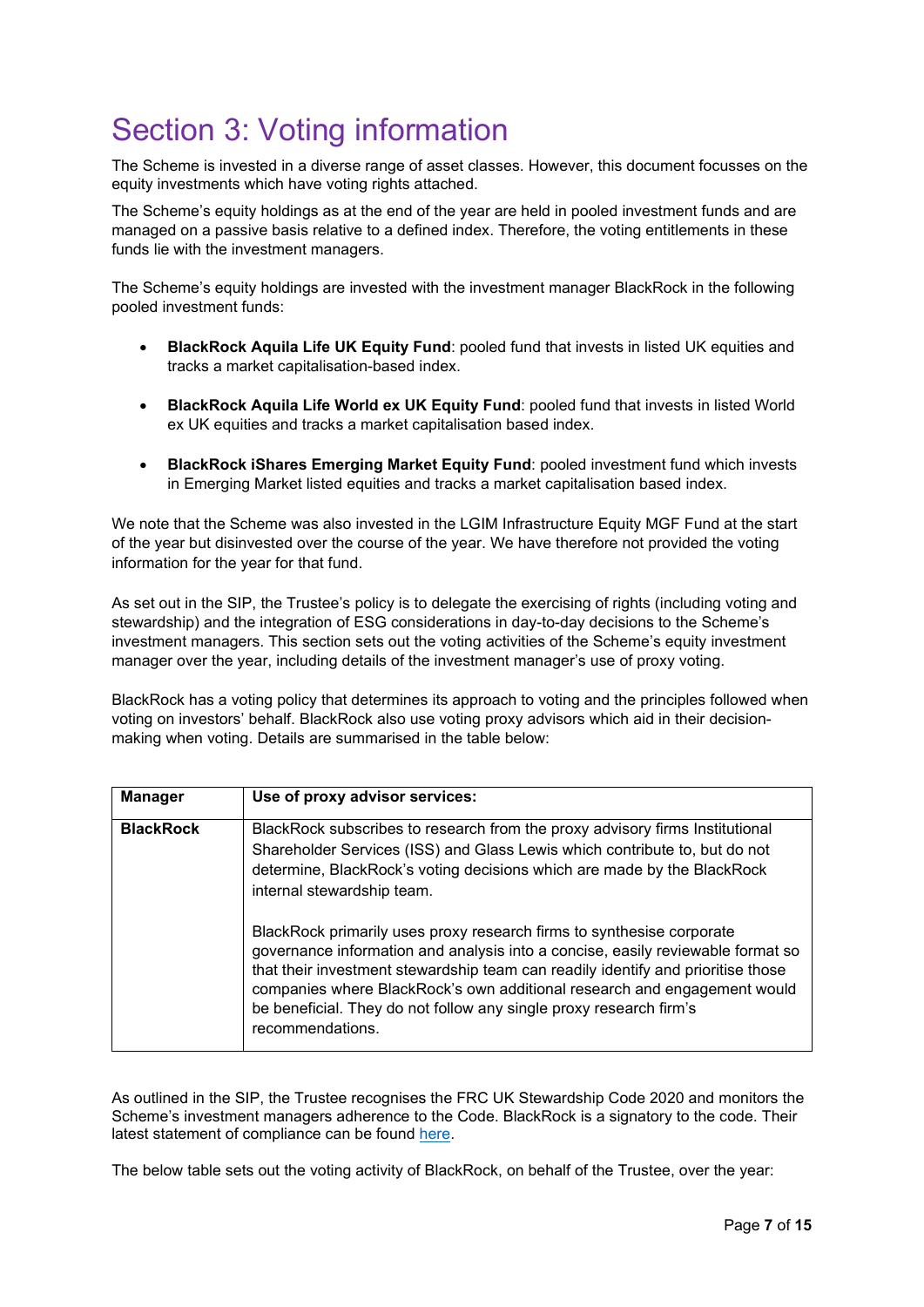| <b>Manager</b><br>and<br>strategy                                                         | <b>Portfolio</b><br><b>structure</b> | <b>Voting activity</b>                                                                                                                                                                                                                                                                                                                                                                                                                              |
|-------------------------------------------------------------------------------------------|--------------------------------------|-----------------------------------------------------------------------------------------------------------------------------------------------------------------------------------------------------------------------------------------------------------------------------------------------------------------------------------------------------------------------------------------------------------------------------------------------------|
| <b>BlackRock</b><br>UK Equity<br>$(0.2%$ of<br>assets at<br>year-end)                     | Pooled<br>equity fund                | Number of meetings at which the manager was eligible to vote: 1,194<br>Number of resolutions on which manager was eligible to vote: 15,314<br>Number of votes cast: 15,294<br>Percentage of eligible votes cast: 99%<br><b>Percentage of votes with management: 93%</b><br>Percentage of votes against management: 6%<br>Percentage of votes abstained from: 1%<br>Percentage of votes against proxy advisor recommendation: 0% (8 votes)           |
| <b>BlackRock</b><br>World ex-UK<br>Equity<br>$(3.2%$ of<br>assets at<br>year-end)         | Pooled<br>equity fund                | Number of meetings at which the manager was eligible to vote: 2,110<br>Number of resolutions on which manager was eligible to vote: 24,646<br>Number of votes cast: 24,605<br>Percentage of eligible votes cast: 99%<br>Percentage of votes with management: 92%<br>Percentage of votes against management: 7%<br>Percentage of votes abstained from: 1% (130 proposals)<br>Percentage of votes against proxy advisor recommendation: 0% (68 votes) |
| <b>BlackRock</b><br>Emerging<br>Markets<br>Equity<br>$(0.4%$ of<br>assets at<br>year-end) | Pooled<br>equity fund                | Number of meetings at which the manager was eligible to vote: 2,440<br>Number of resolutions on which manager was eligible to vote: 22,336<br>Number of votes cast: 22,336<br>Percentage of eligible votes cast: 100%<br>Percentage of votes with management: 89%<br>Percentage of votes against management: 10%<br>Percentage of votes abstained from: 3%<br>Percentage of votes against proxy advisor recommendation: 1%                          |

*\* Voting statistics are out of total eligible votes and are sourced from the investment managers BlackRock. Figures may not sum to 100% due to a variety of reasons, such of lack of management recommendation, scenarios where the agenda has been split voted, multiple ballots for the same meeting were voted differing ways, or a vote for 'Abstain' is also considered a vote against management.* 

The following table outlines a number of significant votes cast by BlackRock on the Trustee's behalf. The commentary set out below is based on detail in BlackRock's reporting on the votes cast:

 BlackRock reported on the most significant votes cast within the funds managed on behalf of the Scheme over the year to 30 September 2021, including the rationale for the voting decision and the outcome of the vote. A number of these key votes is set out below. The votes shown were chosen taking account of the size of the allocations to the companies affected as a percentage of each pooled fund, whether the votes were against management resolutions and whether the votes were in respect of shareholder resolutions.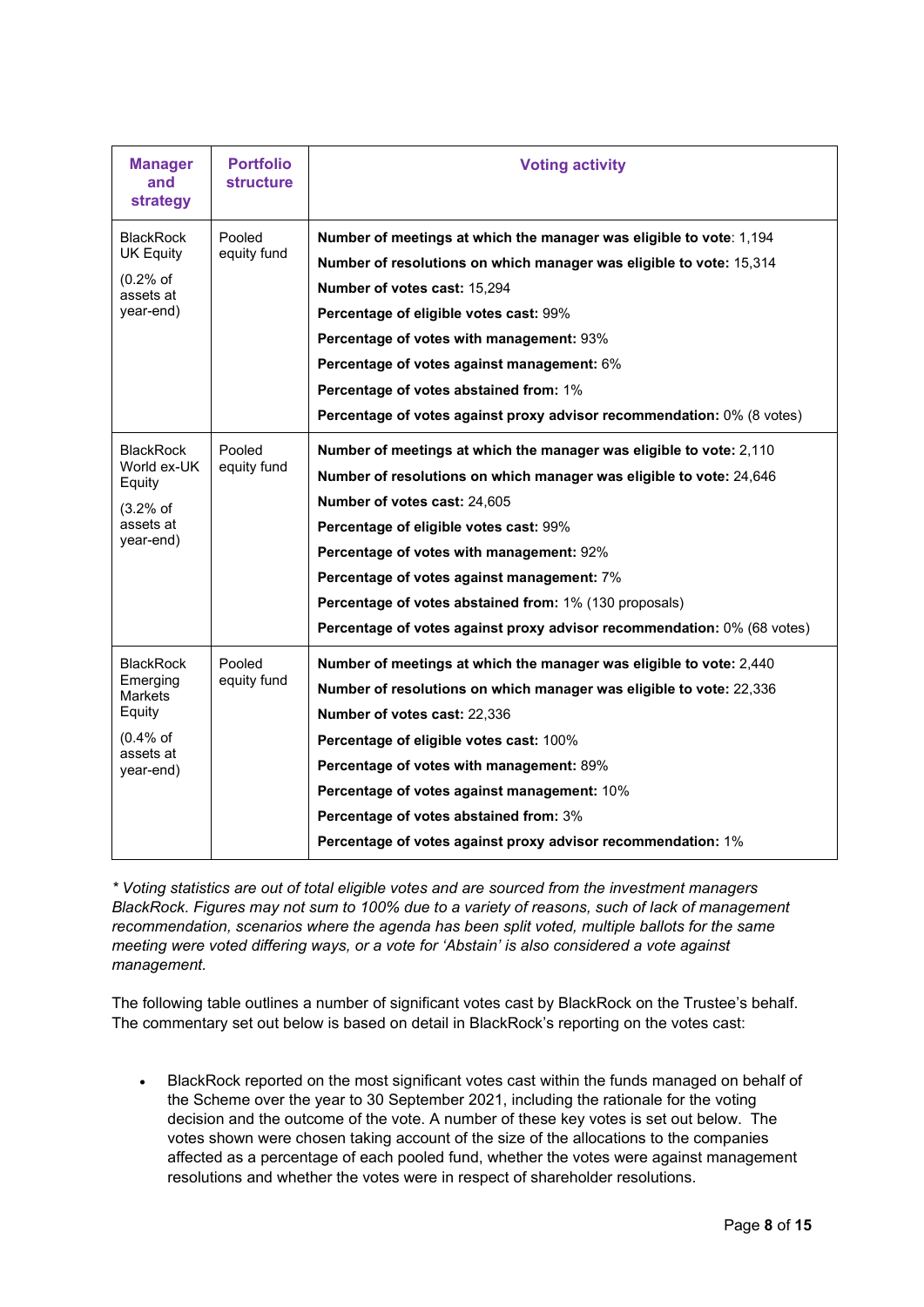| <b>Significant votes cast</b>                                                                                                                                                                                                                                                                                                                                                                                                                                                                                                                                                        | <b>Coverage in</b><br>portfolio |
|--------------------------------------------------------------------------------------------------------------------------------------------------------------------------------------------------------------------------------------------------------------------------------------------------------------------------------------------------------------------------------------------------------------------------------------------------------------------------------------------------------------------------------------------------------------------------------------|---------------------------------|
| <b>Company: Berkshire Hathaway</b>                                                                                                                                                                                                                                                                                                                                                                                                                                                                                                                                                   | <b>BlackRock</b>                |
| Meeting date: 1 May 2021                                                                                                                                                                                                                                                                                                                                                                                                                                                                                                                                                             | World-ex UK<br>Equity           |
| <b>Company summary:</b> Berkshire Hathaway engages in the provision of property and casualty<br>insurance, reinsurance, utilities and energy, freight rail transportation, finance, manufacturing,<br>and retailing services through its diverse public and private subsidiary businesses.                                                                                                                                                                                                                                                                                           | <b>BlackRock UK</b>             |
| <b>Management resolutions:</b>                                                                                                                                                                                                                                                                                                                                                                                                                                                                                                                                                       | Equity                          |
| 1.1. Elect Director Warren E. Buffet (Chairman and CEO)                                                                                                                                                                                                                                                                                                                                                                                                                                                                                                                              |                                 |
| 1.11. Elect Director Thomas S. Murphy (former Chairman of the Audit Committee)                                                                                                                                                                                                                                                                                                                                                                                                                                                                                                       |                                 |
| 1.13. Elect Director Walter Scott, Jr (Chairman of the Governance Committee)                                                                                                                                                                                                                                                                                                                                                                                                                                                                                                         |                                 |
| <b>Company management recommendation: For</b>                                                                                                                                                                                                                                                                                                                                                                                                                                                                                                                                        |                                 |
| <b>How the manager voted:</b> For resolution 1.1 and against resolutions 1.11 and 1.13                                                                                                                                                                                                                                                                                                                                                                                                                                                                                               |                                 |
| <b>Rationale:</b> BlackRock did not consider it beneficial to vote against the re-election of Warren<br>E. Buffet and do not have concerns about the company's recent financial performance or<br>Warren's performance in the role.                                                                                                                                                                                                                                                                                                                                                  |                                 |
| BlackRock voted against the re-election of Thomas S. Murphy due to concerns over shortfalls<br>in the company's climate-related action planning and disclosures, as well as the lack of<br>demonstrated oversight over this risk. Berkshire Hathaway has not assigned the oversight of<br>climate risk, or broader sustainability risk, to a particular committee. However the proxy<br>statement does give risk assessment and management authority to the audit committee.<br>Thomas S. Murphy was the Chair of this committee and many of these issues arose under<br>his tenure. |                                 |
| BlackRock voted against the re-election of Walter Scott, Jr due to the company's failure to<br>meaningfully engage with institutional shareholders, failure to appoint a lead independent<br>director, and limited disclosure on succession planning.                                                                                                                                                                                                                                                                                                                                |                                 |
| <b>Shareholder resolutions:</b>                                                                                                                                                                                                                                                                                                                                                                                                                                                                                                                                                      |                                 |
| 2. Publish on climate-related risks and opportunities                                                                                                                                                                                                                                                                                                                                                                                                                                                                                                                                |                                 |
| 3. Publish annually a report assessing diversity and inclusion efforts                                                                                                                                                                                                                                                                                                                                                                                                                                                                                                               |                                 |
| <b>Company management recommendation: Against</b>                                                                                                                                                                                                                                                                                                                                                                                                                                                                                                                                    |                                 |
| How the manager voted: For                                                                                                                                                                                                                                                                                                                                                                                                                                                                                                                                                           |                                 |
| Rationale: BlackRock voted for resolution 2 and 3 because Berkshire Hathaway does not<br>currently meet BlackRock's expectations for disclosing a plan for how its business model will<br>be compatible with a low carbon economy and disclosures of material diversity, equity and<br>inclusion policies and/or risks.                                                                                                                                                                                                                                                              |                                 |
|                                                                                                                                                                                                                                                                                                                                                                                                                                                                                                                                                                                      |                                 |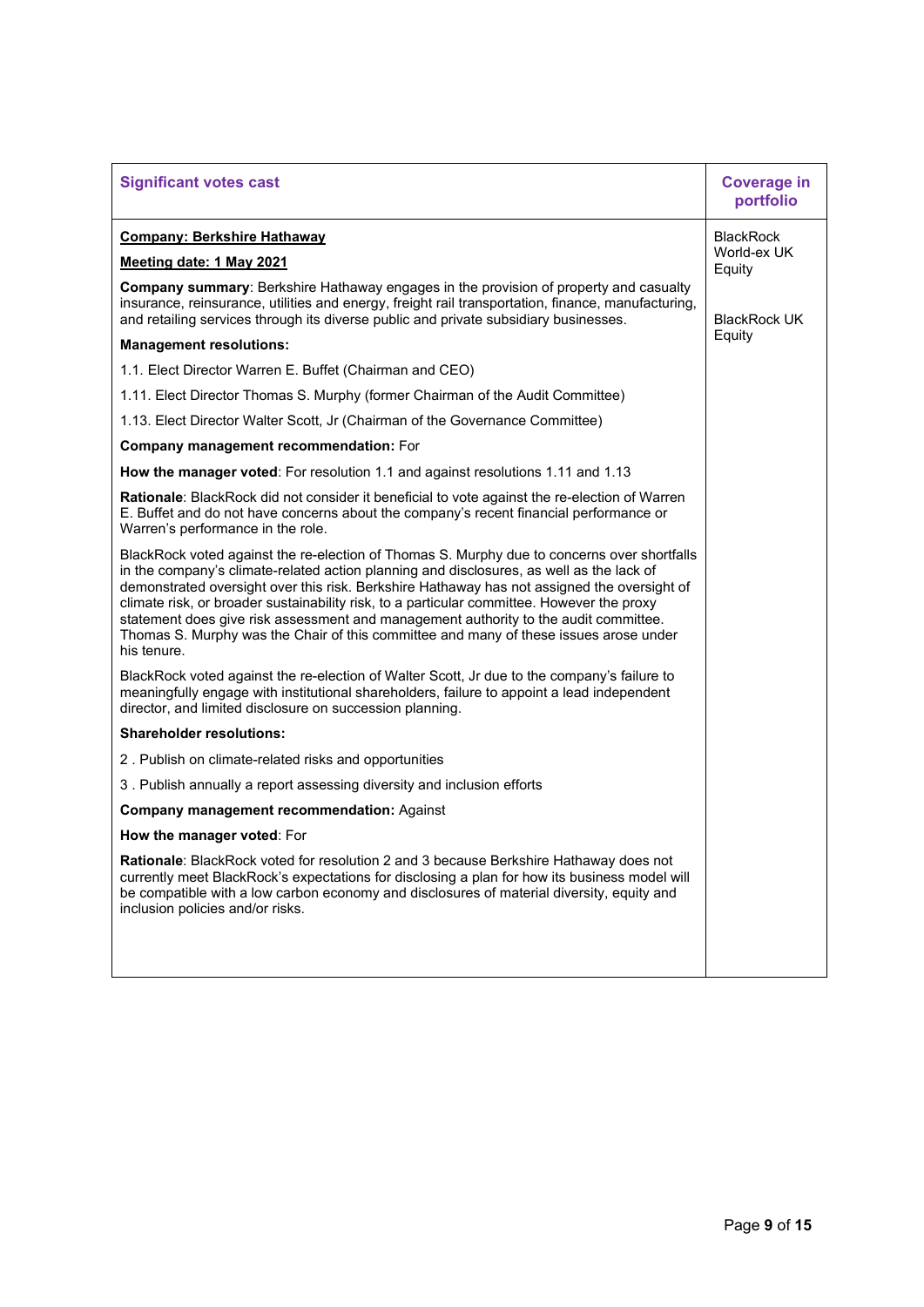| <b>Company: Johnson &amp; Johnson</b>                                                                                                                                                                                                                                                                                                                                    | <b>BlackRock</b>      |
|--------------------------------------------------------------------------------------------------------------------------------------------------------------------------------------------------------------------------------------------------------------------------------------------------------------------------------------------------------------------------|-----------------------|
| Meeting date: 22 April 2021                                                                                                                                                                                                                                                                                                                                              | World-ex UK           |
|                                                                                                                                                                                                                                                                                                                                                                          | Equity                |
| <b>Company summary:</b> Johnson & Johnson is a global healthcare company based in the US<br>that engages in research, development and manufacture and sale of healthcare products.                                                                                                                                                                                       |                       |
| <b>Management resolution:</b> 2. Advisory vote to ratify named Executive Officers' compensation                                                                                                                                                                                                                                                                          |                       |
| Company management recommendation: For                                                                                                                                                                                                                                                                                                                                   |                       |
| How the manager voted: For                                                                                                                                                                                                                                                                                                                                               |                       |
| Rationale: BlackRock voted for the resolution because BlackRock believe the company has<br>taken appropriate steps to incentivise current executives and to set compensation plans that<br>are performance based.                                                                                                                                                        |                       |
| BlackRock believe that voting against the compensation proposal would have unfairly<br>penalised executives who have performed well, have navigated the company's challenges,<br>and met the criteria of the company's compensation plan.                                                                                                                                |                       |
| The company made no changes to its compensation approach as a result of COVID-19 and<br>granted no one-time awards. Moreover, the company has treated litigation items consistently<br>for many years in its reporting of adjusted earnings per share and its incentive plans.                                                                                           |                       |
| <b>Shareholder resolutions:</b>                                                                                                                                                                                                                                                                                                                                          |                       |
| 4. Report on government financial support and access to COVID-19 vaccines and<br>therapeutics                                                                                                                                                                                                                                                                            |                       |
| 5. Require independent Board Chair                                                                                                                                                                                                                                                                                                                                       |                       |
| 6. Report of civil rights audit                                                                                                                                                                                                                                                                                                                                          |                       |
| 7. Adopt policy on bonus banking                                                                                                                                                                                                                                                                                                                                         |                       |
| <b>Company management recommendation: Against</b>                                                                                                                                                                                                                                                                                                                        |                       |
| How the manager voted: For resolution 6 and Against resolutions 4,5 and 7                                                                                                                                                                                                                                                                                                |                       |
| Rationale: BlackRock voted Against resolution 4 as BlackRock believe the company already<br>leads on transparency with regard to access to medicine and has confidence that the<br>company will continue to provide disclosure as the distribution of the vaccines continues.                                                                                            |                       |
| BlackRock voted against resolution 5 because the company has a designated lead<br>independent director who has a clearly defined role that supports board effectiveness. Given<br>the highly complex and regulated nature of the pharmaceutical industry, BlackRock believe<br>that a combined Chair and CEO role allows for a structure that works at Jonson & Johnson. |                       |
| BlackRock voted for resolution 6 because they believe that an audit would reinforce the<br>effectiveness of the company's current programs to advance racial equity and might yield<br>further insights.                                                                                                                                                                 |                       |
| BlackRock voted against resolution 7 because the company made no changes to its original<br>financial targets due to COVID-19.                                                                                                                                                                                                                                           |                       |
| Company: The Procter & Gamble Company ("P&G")                                                                                                                                                                                                                                                                                                                            | <b>BlackRock</b>      |
| Meeting date: 13 October 2020                                                                                                                                                                                                                                                                                                                                            | World-ex UK<br>Equity |
| <b>Company summary: P&amp;G</b> is one of the largest global branded consumer packaged goods<br>companies. It operates in the following segments: beauty, grooming, healthcare, fabric &<br>home care and baby, feminine & family care.                                                                                                                                  |                       |
| <b>Shareholder resolutions:</b>                                                                                                                                                                                                                                                                                                                                          |                       |
| 5. Report on efforts to eliminate deforestation                                                                                                                                                                                                                                                                                                                          |                       |
| 6. Annual report on diversity                                                                                                                                                                                                                                                                                                                                            |                       |
| Company management recommendation: Against                                                                                                                                                                                                                                                                                                                               |                       |
| How the manager voted: For resolution 5 and Against resolution 6                                                                                                                                                                                                                                                                                                         |                       |
| Rationale: BlackRock voted For resolution 5 because whilst BlackRock recognises the<br>company's efforts to date towards enhancing their sustainability and monitoring disclosure                                                                                                                                                                                        |                       |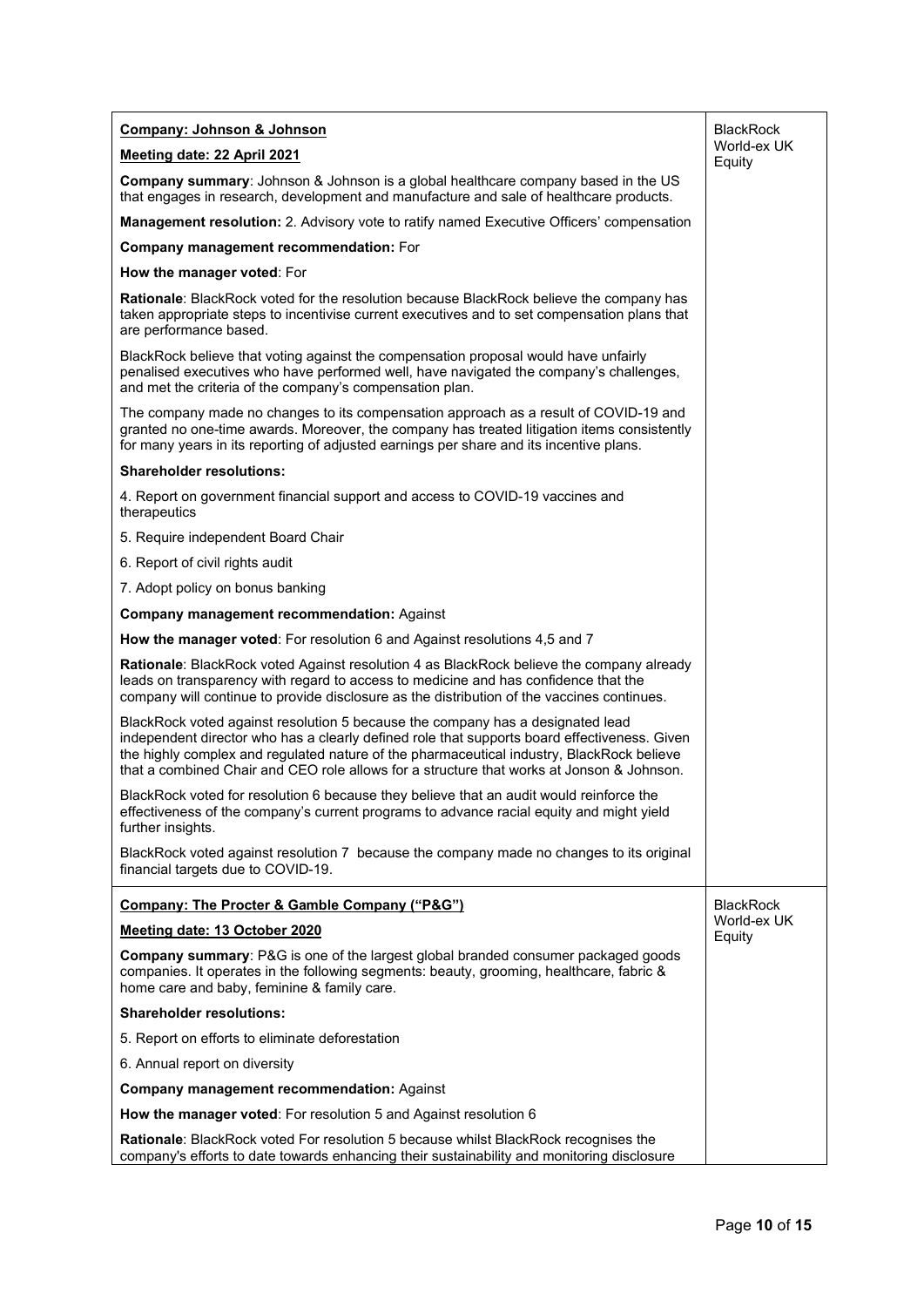| reports, we determined that there is room for P&G to improve the frequency and depth of<br>disclosure.                                                                                                                                                                                                                                                                                                                                                                                                                                                                                                                                                                                       |                       |
|----------------------------------------------------------------------------------------------------------------------------------------------------------------------------------------------------------------------------------------------------------------------------------------------------------------------------------------------------------------------------------------------------------------------------------------------------------------------------------------------------------------------------------------------------------------------------------------------------------------------------------------------------------------------------------------------|-----------------------|
| The proposal requests a report assessing if and how P&G could increase the scale, pace,<br>and rigor of its efforts to eliminate deforestation and the degradation of intact forests in its<br>supply chains. The proposal places special attention on the company's use of palm oil and<br>forest pulp which are both used as raw materials within its household goods products.                                                                                                                                                                                                                                                                                                            |                       |
| BlackRock voted Against resolution 6 because in BlackRock's assessment, P&G's<br>longstanding, multi-pronged initiatives along with their current disclosures put the company at<br>the forefront of diversity and inclusion efforts. Therefore the requested annual report would<br>be redundant in BlackRock's view.                                                                                                                                                                                                                                                                                                                                                                       |                       |
| In September 2020 P&G, updated its workforce demographic disclosure including gender<br>and ethnic diversity by level. This disclosure addresses the shareholder proposal's request<br>and enhances the company's diversity, equity, and inclusion efforts regarding talent and<br>development initiatives. Currently P&G's workforce includes 25% multicultural employees<br>and 40% female employees. The company has stated their aspiration of 50/50 representation<br>of women at all levels, all functions, and all geographies in the company. Similarly, they<br>recently declared their aspiration to achieve 40% representation of multicultural employees in<br>the US workforce. |                       |
| P&G's Supplier Diversity program has been increasing economic inclusion for women and<br>minority-owned businesses. The company is a founding member of the Executive Leadership<br>Council's Game Changer initiative, focused on codifying best practices for developing African<br>American Talent. More broadly, P&G has led constructive dialogue promoting racial equity<br>and understanding, largely by releasing several films publicly since 2017 about racial bias<br>and racial inequality. They also established the P&G "Take on Race" Fund, with an initial<br>contribution of \$5 million.                                                                                    |                       |
| <b>Company: Pfizer</b>                                                                                                                                                                                                                                                                                                                                                                                                                                                                                                                                                                                                                                                                       | <b>BlackRock</b>      |
| Meeting date: 22 April 2021                                                                                                                                                                                                                                                                                                                                                                                                                                                                                                                                                                                                                                                                  | World-ex UK<br>Equity |
| <b>Company summary:</b> Pfizer is a US based pharmaceutical company which engages in the<br>discovery, development, and manufacture of healthcare products, specializing in medicines,<br>vaccines, and consumer healthcare.                                                                                                                                                                                                                                                                                                                                                                                                                                                                 |                       |
| <b>Shareholder resolutions:</b>                                                                                                                                                                                                                                                                                                                                                                                                                                                                                                                                                                                                                                                              |                       |
| 4. Require an independent Board Chair                                                                                                                                                                                                                                                                                                                                                                                                                                                                                                                                                                                                                                                        |                       |
| 5. Report on political contributions and expenditures                                                                                                                                                                                                                                                                                                                                                                                                                                                                                                                                                                                                                                        |                       |
| 6. Report on access to COVID 19 products                                                                                                                                                                                                                                                                                                                                                                                                                                                                                                                                                                                                                                                     |                       |
| Company management recommendation: Against                                                                                                                                                                                                                                                                                                                                                                                                                                                                                                                                                                                                                                                   |                       |
| How the manager voted: For resolution 5 and Against resolution 4 and 6                                                                                                                                                                                                                                                                                                                                                                                                                                                                                                                                                                                                                       |                       |
| Rationale: BlackRock voted Against resolution 4 because BlackRock believe the company<br>has a strong Lead Independent Director with responsibilities that support board effectiveness<br>and currently have no concerns about the overall independence of the board.                                                                                                                                                                                                                                                                                                                                                                                                                        |                       |
| From BlackRock's engagement with Pfizer's' Board, they have found the Board have robust<br>risk management oversight and to be appropriately engaged on the material risks and<br>opportunities to the business.                                                                                                                                                                                                                                                                                                                                                                                                                                                                             |                       |
| BlackRock voted For resolution 5 to underscore the importance of this subject and to<br>encourage incremental improvements to the company's current political contributions and<br>expenditures disclosure.                                                                                                                                                                                                                                                                                                                                                                                                                                                                                  |                       |
| BlackRock believe the proposal provides an opportunity for the company to address minor                                                                                                                                                                                                                                                                                                                                                                                                                                                                                                                                                                                                      |                       |
| gaps in its current disclosure. For example, BlackRock believe that shareholders would<br>benefit from further details on how the company has differentiated between organizations it<br>contributes to, and those that it does not.                                                                                                                                                                                                                                                                                                                                                                                                                                                         |                       |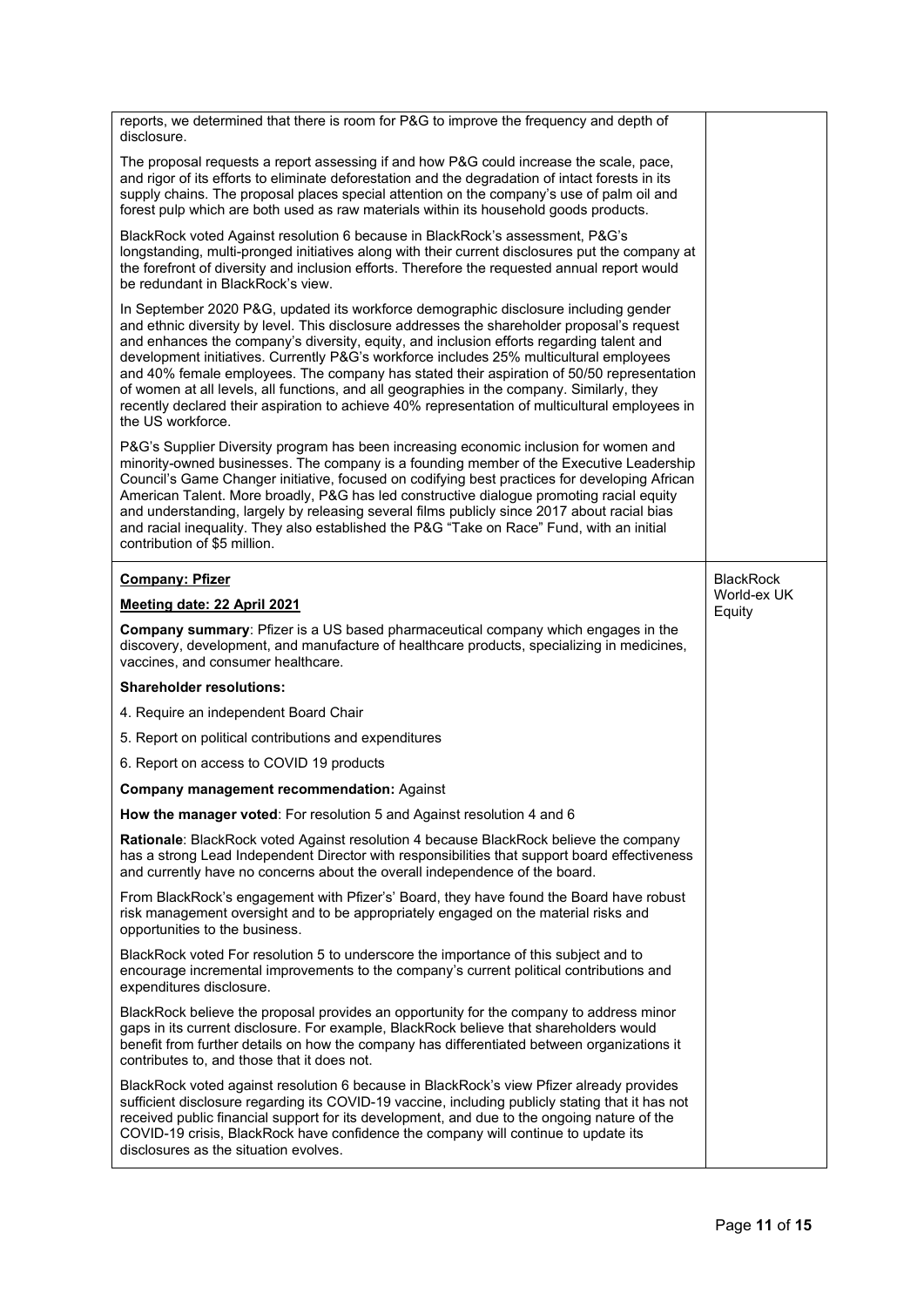| <b>Company: BP</b>                                                                                                                                                                                                                                                                                                                                  | <b>BlackRock UK</b> |
|-----------------------------------------------------------------------------------------------------------------------------------------------------------------------------------------------------------------------------------------------------------------------------------------------------------------------------------------------------|---------------------|
| Meeting date: 12 May 2021                                                                                                                                                                                                                                                                                                                           | Equity              |
| <b>Company summary:</b> BP is an integrated oil and gas company, operating through the<br>following segments: upstream, downstream and rosneft. The company was founded in 1909<br>and is headquartered in London, the United Kingdom.                                                                                                              |                     |
| <b>Shareholder resolution:</b> Approve shareholder resolution on climate change targets                                                                                                                                                                                                                                                             |                     |
| <b>Company management recommendation: Against</b>                                                                                                                                                                                                                                                                                                   |                     |
| How the manager voted: For                                                                                                                                                                                                                                                                                                                          |                     |
| Rationale: Whilst recognising the company's efforts to date and direction of travel,<br>BlackRock voted for the shareholder resolution as supporting the resolution signals<br>BlackRock's desire to see the company accelerate its efforts on climate risk management.                                                                             |                     |
| The shareholder resolution requested that the company "set and publish targets that are<br>consistent with the goal of the Paris Climate Agreement: to limit global warming to well below<br>2°C above pre-industrial levels and to pursue efforts to limit the temperature increase to<br>$1.5^{\circ}$ C.                                         |                     |
| These quantitative targets should cover the short, medium, and long-term greenhouse gas<br>(GHG) emissions of the company's operations and the use of its energy products (Scope 1, 2)<br>and $3$ ).                                                                                                                                                |                     |
| Shareholders request that the company report on the strategy and underlying policies for<br>reaching these targets and on the progress made, at least on an annual basis, at reasonable<br>cost and omitting proprietary information."                                                                                                              |                     |
| BlackRock believe that BP is substantially already aligned with the ask of the resolution and<br>should continue to progressively refine its GHG emissions reduction targets.                                                                                                                                                                       |                     |
| Currently, the company has set an ambition to be net zero by 2050 or sooner, which includes<br>short, medium and long-term scope 1, 2 and 3 emissions reduction targets.                                                                                                                                                                            |                     |
| For scope 3, BP aims to reduce the carbon intensity of the products it sells by 50% by 2050<br>or sooner.                                                                                                                                                                                                                                           |                     |
| In addition, the company plans to increase the proportion of investment in non-oil and gas<br>businesses, and to reduce the methane intensity of its operations by 50%.                                                                                                                                                                             |                     |
| Furthermore, the company aligns its reporting with the recommendations of the Task Force<br>on Climate-related Financial Disclosures (TCFD) and the sector-specific standards of the<br>Sustainability Accounting Standards Board (SASB).                                                                                                           |                     |
| BP's climate strategy is consistent with BlackRock's belief that the companies that critically<br>evaluate their current baseline, set rigorous GHG emissions reduction targets, and act on an<br>accelerated timeline are those most likely to avoid operational disruption in the future.                                                         |                     |
| <b>Company: Vale</b>                                                                                                                                                                                                                                                                                                                                | <b>BlackRock EM</b> |
| Meeting date: 30 April 2021                                                                                                                                                                                                                                                                                                                         | Equity              |
| Company summary: Vale, a Brazilian mining company, is the world's largest producer of<br>iron ore, pellets, and nickel. Vale is also the largest producer of manganese in Brazil, holding<br>approximately 70% of the national market. In addition to Mining, Vale operates three other<br>business divisions: logistics, steel making, and energy. |                     |
| <b>Management resolution:</b>                                                                                                                                                                                                                                                                                                                       |                     |
| 1. Individual elections of members of the Board of Directors recommended by the Nominating<br>Committee and Board of Directors (featuring contested elections by minority shareholders)                                                                                                                                                             |                     |
| 2. Election of the Chairman and Vice-Chairman of the Board of Directors                                                                                                                                                                                                                                                                             |                     |
| 3. Election of members of the Fiscal Council                                                                                                                                                                                                                                                                                                        |                     |
| 4. Establishment of the overall annual compensation of the Company's directors and<br>members of the Fiscal Council for the year 2021                                                                                                                                                                                                               |                     |
| 5. Approve corporate transactions to simplify iron ore assets and Vale's corporate structure                                                                                                                                                                                                                                                        |                     |
| Company management recommendation: For (and Against the contested elections by<br>minority shareholders)                                                                                                                                                                                                                                            |                     |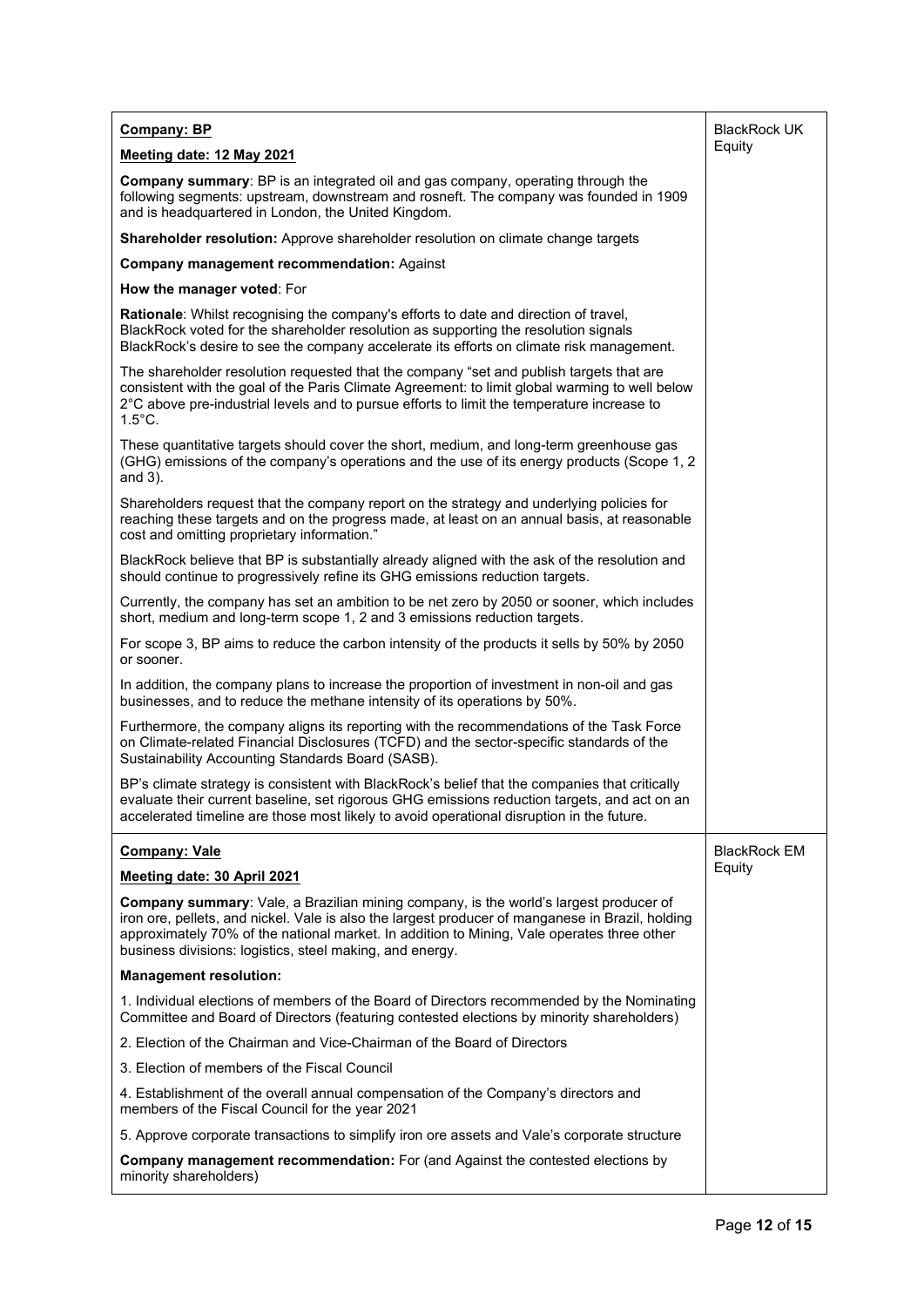| How the manager voted: For (and Against the contested elections by minority shareholders)                                                                                                                                                                                                                                                                                                                                                                                                                                                                     |  |
|---------------------------------------------------------------------------------------------------------------------------------------------------------------------------------------------------------------------------------------------------------------------------------------------------------------------------------------------------------------------------------------------------------------------------------------------------------------------------------------------------------------------------------------------------------------|--|
| Background: In January 2019, a tailings dam at Vale's iron ore mine in Brumadinho, in the<br>Brazilian state of Minas Gerais, collapsed and killed approximately 270 people. The dam<br>collapse, considered one of the deadliest industrial disasters in the world, also caused<br>significant environmental damage.                                                                                                                                                                                                                                         |  |
| According to several articles reporting on the case in early 2019, state prosecutors found that<br>the tailings "dam had presented a critical structural risk since at least 2017.                                                                                                                                                                                                                                                                                                                                                                            |  |
| In addition, these articles reported that prosecutors determined that Vale's relationship with<br>TÜV SÜD, the German auditing company that certified the tailings dam as safe months<br>before it collapsed, was one of "pressure, collusion, compensation, and a conflict of<br>interests."                                                                                                                                                                                                                                                                 |  |
| An extensive investigation conducted by an Expert Panel, retained by Vale's external legal<br>counsel, determined that construction deficiencies and inadequate drainage contributed to<br>the conditions for the dam's instability, failure, and flooding.                                                                                                                                                                                                                                                                                                   |  |
| Another investigation carried out by an Extraordinary Independent Consulting Committee for<br>Investigation constituted by Vale's Board of Directors "to identify possible failures or<br>omissions that may have contributed to the dam breach" found that the company's strong<br>hierarchical culture and "culture of silos between different areas of the Company meant that<br>other areas (beyond the Iron Ore Division), which could also have played an important role in<br>ensuring comprehensive and robust dam safety management, did not do so." |  |
| In January 2020, 11 high-level executives at Vale, including the former CEO Fabio<br>Schvartsman, were charged with homicide and environmental crimes. Five other people<br>employed by the German auditing company were also charged with homicide and<br>environmental crimes.                                                                                                                                                                                                                                                                              |  |
| In February 2021, Vale and federal and state authorities reached a R\$37.7 billion (USD \$7<br>billion) "Global Settlement for Integral Reparation of Brumadinho." The settlement's economic<br>value "includes socioeconomic and socio-environmental reparation projects" such as a<br>program of income transfer to the affected population and water safety projects in the<br>impacted region, among others.                                                                                                                                              |  |
| Rationale: BlackRock voted For the management resolutions 1, 2, 3 and 4 because<br>BlackRock believe that Vale has enacted the necessary changes at the Board level including<br>the creation of a Nominating Committee that have led to significant improvements in Vale's<br>board composition, diversity, and independence.                                                                                                                                                                                                                                |  |
| In BlackRock's view, these changes have contributed to board effectiveness and the<br>implementation of stronger corporate governance practices and risk management controls.                                                                                                                                                                                                                                                                                                                                                                                 |  |
| For resolution 1, the company nominated 12 Directors to compose Vale's Board of Directors<br>in the 2021 - 2023 term, as recommended by the Nominating Committee and the Board of<br>Directors. Vale's management provided a detailed biography containing the qualifications and<br>experience of the 12 nominees for election to the Board, clearly articulating how each will<br>provide quality support to and oversight of management, in light of Vale's business strategy<br>and future needs.                                                         |  |
| Minority shareholders nominated 4 separate Directors however did not provide any<br>disclosure or public assessment articulating the professional and personal qualifications of<br>the nominees that would enable them to contribute to and enhance the board.                                                                                                                                                                                                                                                                                               |  |
| Therefore BlackRock voted For the company nominated Directors and Against the Directors<br>nominated by minority shareholders.                                                                                                                                                                                                                                                                                                                                                                                                                                |  |
| BlackRock voted For resolution 5 calling for the approval of corporate transactions<br>(incorporations), as follows:                                                                                                                                                                                                                                                                                                                                                                                                                                          |  |
| 1. Corporate simplification of iron ore assets: Partial Spin-Off of Minerações Brasileiras<br>Reunidas S.A. (MBR) and incorporation of the entire spun-off portion by Vale.                                                                                                                                                                                                                                                                                                                                                                                   |  |
| 2. Simplification of corporate structure: Merger of the companies Companhia Paulista de<br>Ferroligas (CPFL) and Valesul Alumínio S.A. (Valesul)                                                                                                                                                                                                                                                                                                                                                                                                              |  |
| BlackRock is supportive of both incorporations because they believe the resulting operational<br>efficiencies are aligned with shareholders' interests, in particular, the generation of<br>sustainable long-term value.                                                                                                                                                                                                                                                                                                                                      |  |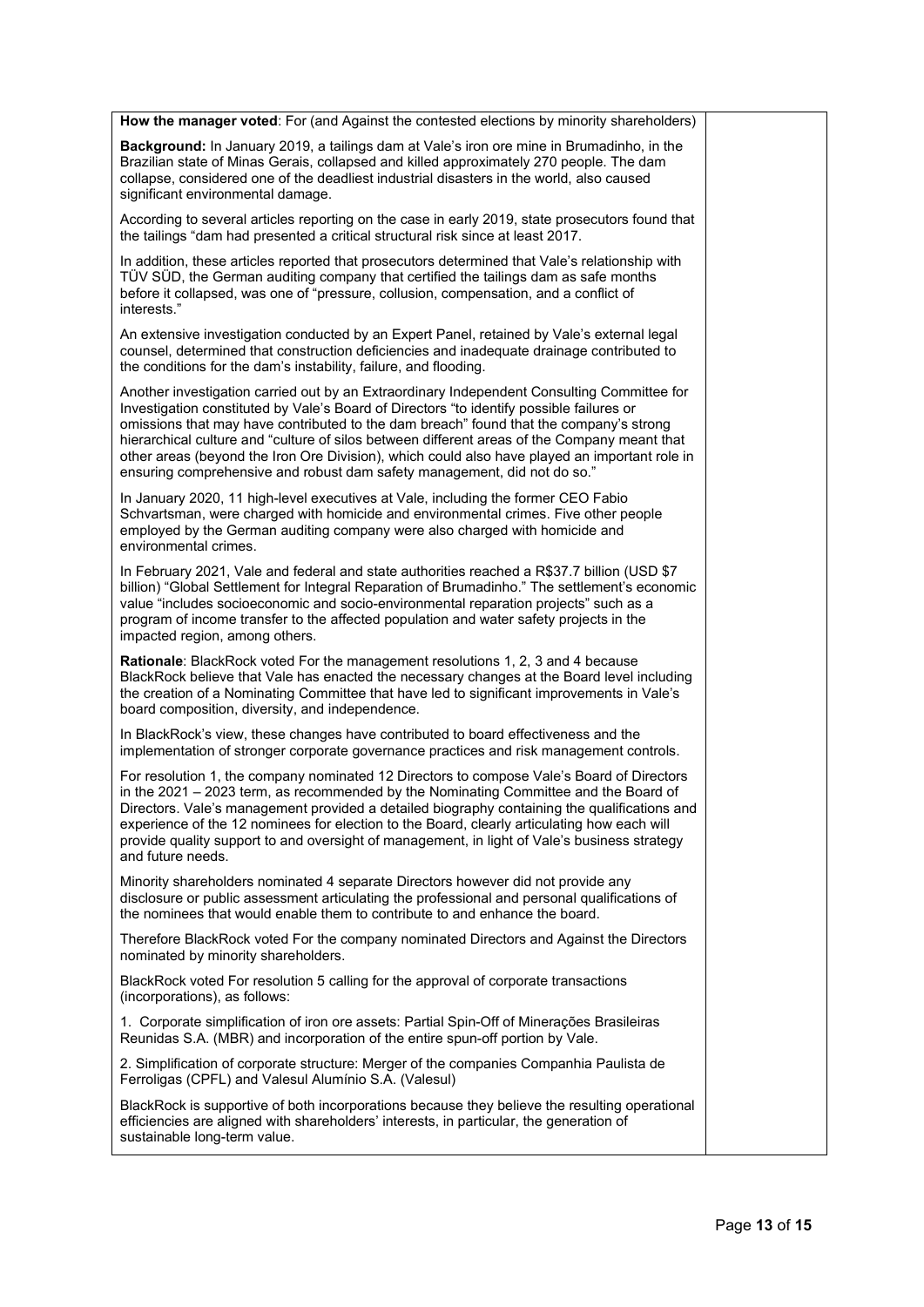## Section 4: Conclusion

The Trustee believes that the Scheme's engagement policy as outlined in the SIP has been adhered to over the Scheme year.

Following monitoring of the Scheme's investment managers over the year, and reviewing the voting information outlined in this statement, the Trustee is satisfied that BlackRock is acting in the Scheme members' best interests and are effective stewards of the Scheme's assets.

The Trustee will continue to monitor the investment manager's stewardship practices on an ongoing basis.